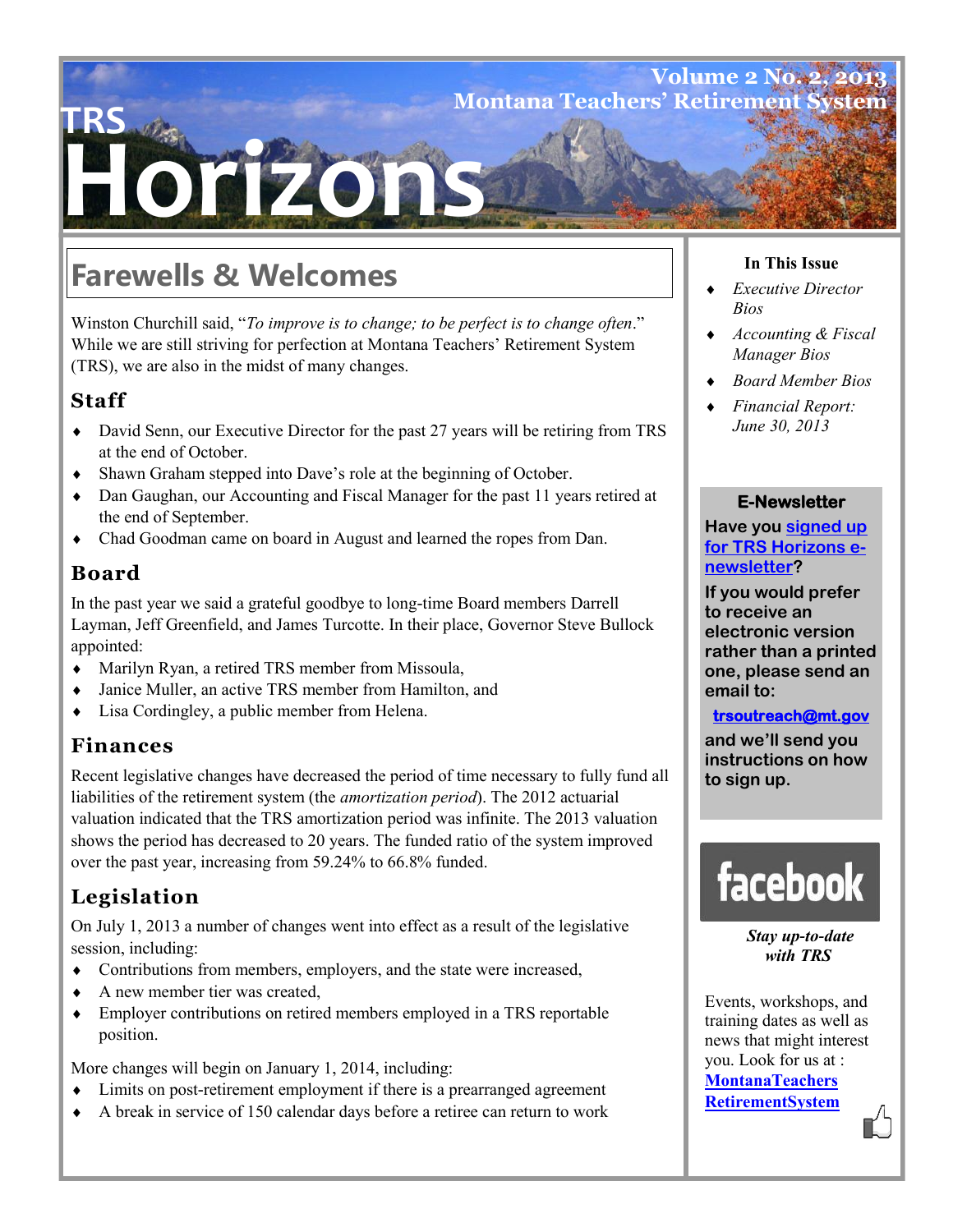## **TRS Executive Director**

As many of you know, TRS Executive Director **David Senn**  will retire at the end of October 2013 after 38 years of public pension administration including 27 years of service with TRS. He recently received a Leadership Award from the Dept. of Administration for his work at TRS:

*"Over the past years Dave Senn has conducted numerous outreach programs for the members of TRS and has worked with constituents and leadership to successfully promote the passage of critical legislative changes. His exceptional leadership, communication skills, and tireless efforts to inform stakeholders, has helped to ensure that the future of the TRS defined benefit plan is promising."*

TRS staff members have worked side-by-side with Dave over many years. Some were here when he arrived; they say, with a smile, "We knew he was trouble from the beginning." And then go on to say, "It was a pleasure working with him."

What better way to honor Dave's work than with the consistent praise of his staff. They all agree that "he was a great leader" for the agency: personable, fair with employees, easy to work with, and "always had an open-door policy." Others stress Dave's expertise, breadth and depth of knowledge, and commitment to TRS and public pension



plans. "He was always willing to take the time to explain and pass his knowledge on." Some note his enjoyment of hunting and "thinning the herd;"others remark on his subtle and fun sense of humor.

We will miss Dave and all he offered, generously, to TRS.

"*I am honored to have been selected as the next Executive Director of TRS. I have had the privilege of working directly with David Senn the past few years and I'm sure you will all agree that I have some large shoes to fill. Fortunately, Mr. Senn is leaving behind a culture of excellence and a very competent and capable staff. With the support of the Board* 



*and staff, I fully expect to provide the leadership and direction necessary to continue the level of excellence and performance that members and stakeholders have come to expect from Montana TRS*." ~ **Shawn Graham**, incoming Executive Director

Shawn brings considerable government finance, budget, and management experience to TRS. He is a two-time recipient of the Governor's award for Excellence in Performance and played a key role in developing and advocating for full funding of TRS in the 2013 Legislative session.

While he earned his Bachelor of Science in Secondary Education from the University of Montana Western, he was a member of the Western rodeo team. He earned his M.B.A. while working full time in quality control and assurance at American Chemet in East Helena. Shawn is committed to ongoing professional education; he recently completed a Certificate of Achievement in Public Plan Policy from the International Foundation of Employee Benefit Plans.

Most recently, Shawn served as the Operations Manager in the Governor's Office of Budge and Program Planning.

Please join the TRS staff in welcoming Shawn to our team.

"*It is an honor to serve and a responsibility to represent the current and retired educators, teachers, and administrators of Montana as a member of the TRS Board. The TRS is now on the road to financial stability after a difficult time and the Board is dedicated to making decisions which assure the financial status for all members*." **Marilyn Ryan** 

Marilyn taught middle school and high school for 27 years after receiving a B.A. in History and Political Science and an M.A. in Education from the University of Montana as well as ongoing training in teaching history, government, and economics. Marilyn served as local president of the Missoula Education Association, served on the MEA-MFT Board, was active in the Montana Council for the Social Studies serving as president and convention coordinator and was a trainer for the Constitutional Rights Foundation. She served on the State Bicentennial Committee, WorkSafe Montana, and Montana Indian Law Related Education Committee.

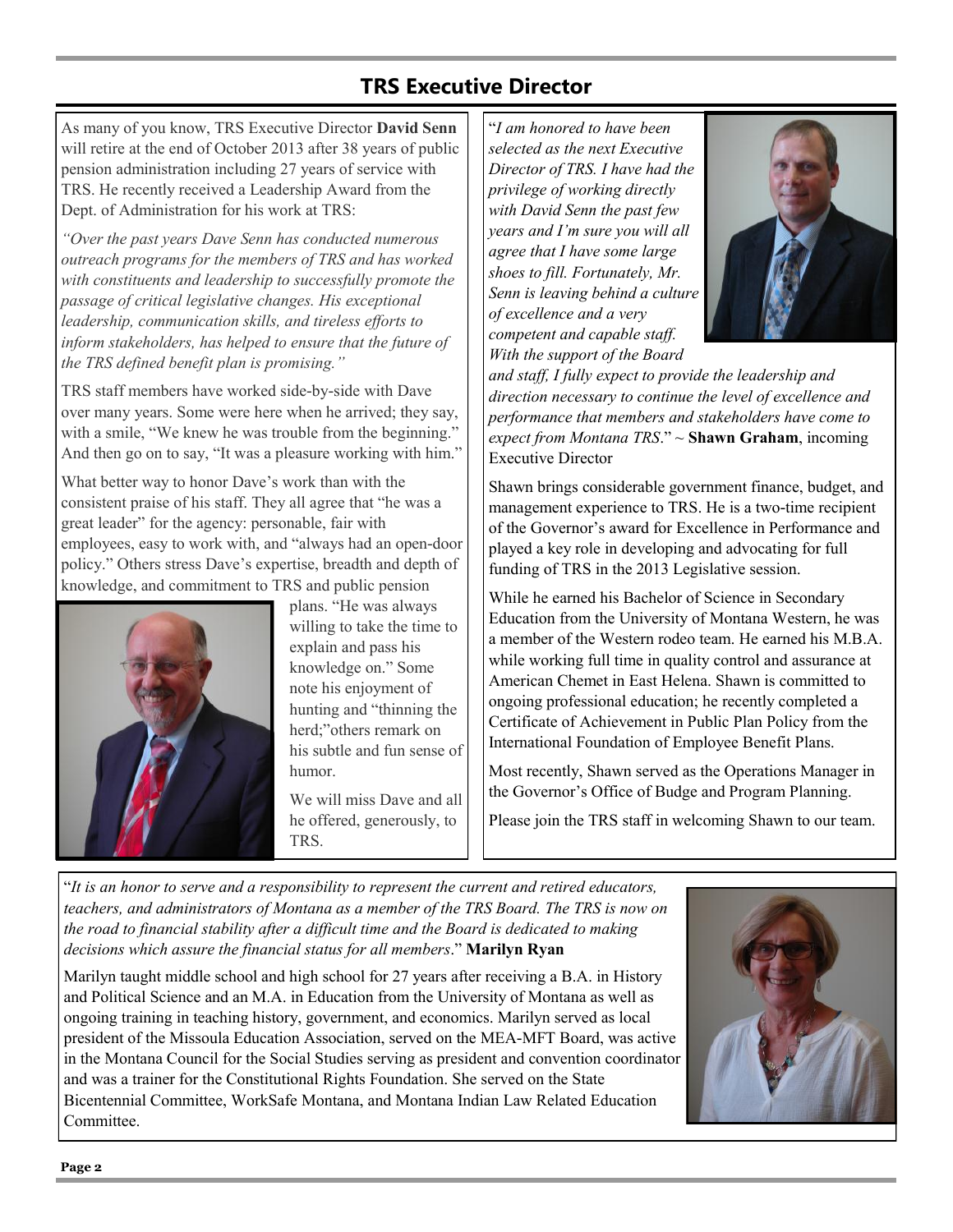# **TRS Financial Report: June 30, 2013**

Actuaries from Cavanaugh Macdonald gave their annual report to the TRS Board on Friday, September 27, 2013. Recent legislative changes have already had a positive influence on the TRS fund.





**Funded ratio** : the percentage of the system that is currently funded to pay liabilities. This measurement also improved over the past year, increasing from 59.24% in 2012 to 66.8% funded in 2013.

The Montana Constitution requires the public pension systems to be actuarially funded, which means benefits must be fully funded in 30 years or less. "The reported 20 year amortization period along with the increased funded ratio and the rate of return on TRS investments indicates our pension system for our public school educators is on solid footing. The support of Governor Bullock and his staff along with the hard work by the legislature has made a real difference," added Senn.

The purpose of an actuarial valuation is to provide a summary of the funded status of the retirement system. A valuation uses current financial data, information regarding past trends, as well as economic and demographic data in order to estimate future liabilities of the retirement fund. Valuations analyze future trends in terms of decades rather than taking a short-term view of the daily ups and downs of the market. Cavanaugh Macdonald, an independent consulting actuary and a member of the American Academy of Actuaries, specializes in performing valuations of public retirement systems.

The final report is available on the TRS website.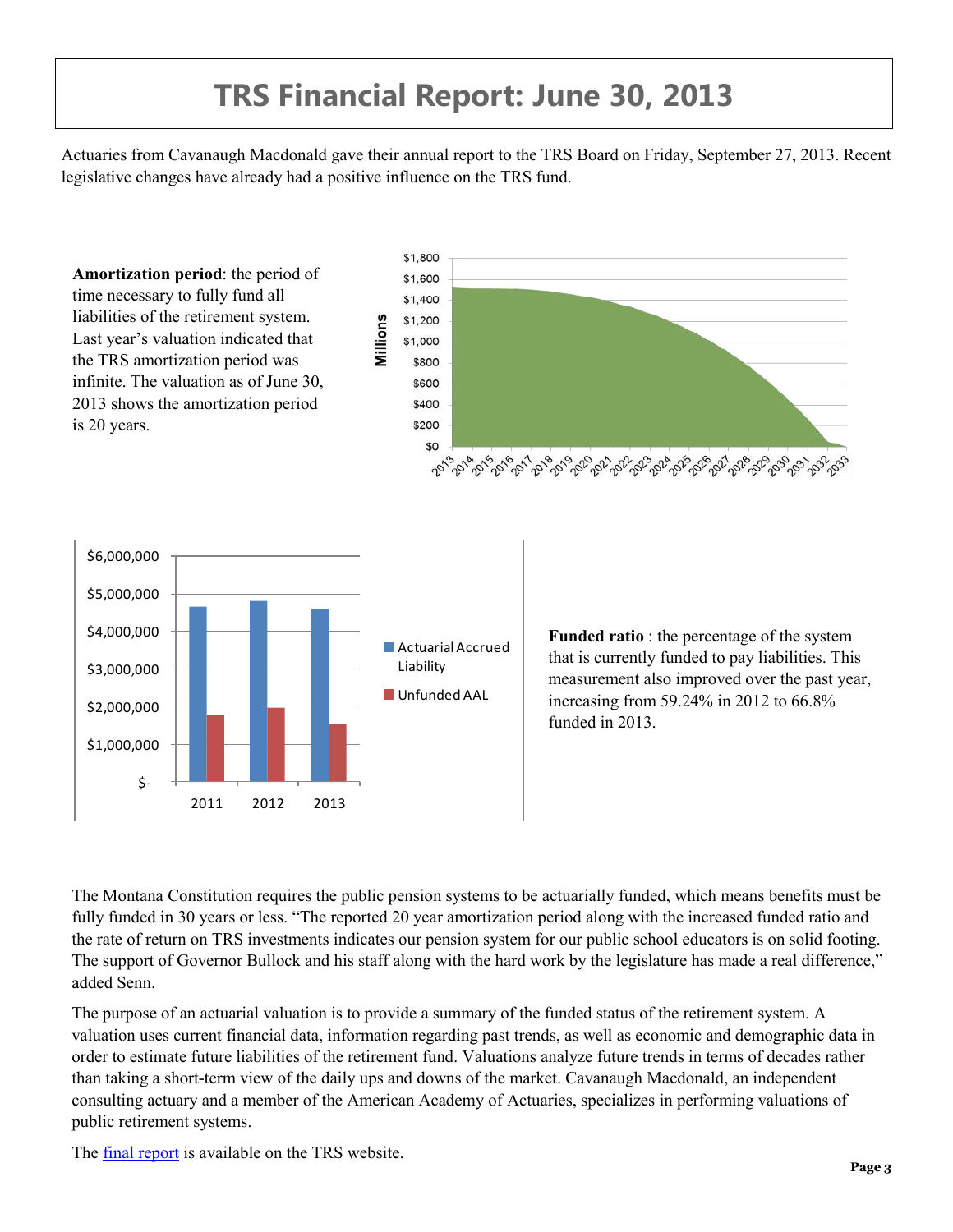## **TRS Financial Report: June 30, 2013**

**Market rate of return**: the investment return earned by the Montana Board of Investments for the TRS fund over the past year was 12.94%. The actuarial assumed rate of return has been 7.75% since July 1, 2004.

Actuarial assumptions are based on real rates of return and inflation assumptions. When setting the assumed rate of return, actuaries look 30 to 50 years into the future since pension systems must be funded for the working and retired lifetimes of their members.

Our actuaries perform *experience studies* to examine all assumptions - financial and demographic - every 3 to 5 years. In a recent presentation to the Board, the TRS actuary said, "… seven of the past ten years the market returns for the TRS fund has exceeded the assumed rate of return<sup>"</sup>

| <b>Year End: 6/30/13</b> | <b>Net Market Return</b> |  |
|--------------------------|--------------------------|--|
|                          |                          |  |
| FY 2013                  | 13.06%                   |  |
| 3 years                  | 12.15%                   |  |
| 5 years                  | 4.78%                    |  |
| 10 years                 | 6.61%                    |  |
| 18 years                 | 7.49%                    |  |



- MT Domestic Equity Pool: 38.2%
- MT International Pool: 16.6%
- MT Private Equity Pool: 12.5%
- Retirement Fund Bonds Pool: 22.2%
- MT Real Estate Pool: 9.2%
- Short Term Investment Pool: 1.3%

#### **Investment Pool:**

Investments for TRS are managed by the Montana Board of Investments. Their 2013 annual report indicates the following investment distrubition.

More information can be found on the BOI website.

| <b>TRS</b>           | <b>Member and Seat</b>                                | <b>Term Expires</b> | <b>Email Address</b> |
|----------------------|-------------------------------------------------------|---------------------|----------------------|
| <b>Board Members</b> | Robert Pancich, Chair<br>Public Member, Great Falls   | July 1, 2014        | RPancich@mt.gov      |
|                      | Lisa Cordingley<br>Public Member, Helena              | July 1, 2015        | LCordingley@mt.gov   |
|                      | Janice Muller<br>Active Member, Hamilton              | July 1, 2016        | JMuller@mt.gov       |
|                      | Marilyn Ryan<br>Retired Member, Missoula              | July 1, 2016        | MRyan2@mt.gov        |
|                      | Kari Peiffer, Vice Chair<br>Active Member, Kalispell  | July 1, 2017        | KPeiffer@mt.gov      |
| Page 4               | <b>Scott Dubbs</b><br><b>Active Member, Lewistown</b> | July 1, 2018        | SDubbs@mt.gov        |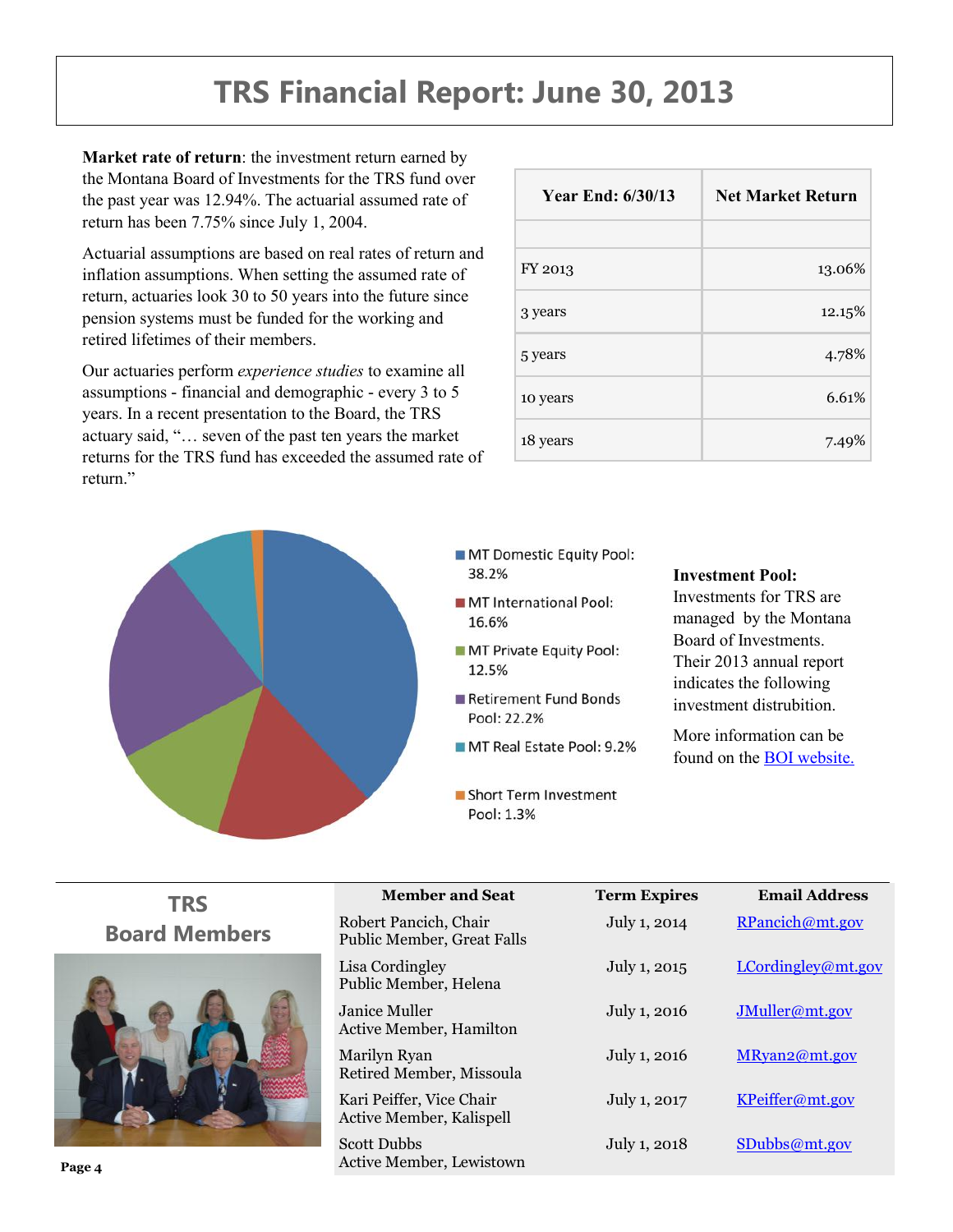## **TRS Board Members**

"*It is an honor to serve on the TRS Board of Directors. In a time when defined benefit plans are under attack, it is critical that we protect what hardworking educators in Montana have earned and deserve*." ~**Janice Muller**

Janice received her Bachelor of Science in Secondary Education from Western Montana in 1987 with a major in English and



minor in History. She has been teaching English for 26 years at Hamilton High School. She serves as the chairperson of the English department, yearbook advisor, and Key Club advisor.

Janice was a member of the Montana Federation of Teachers Board of Directors, worked on the MEA and MFT merger taskforce, and is currently a member of the MEA-MFT board of Directors. She has served as a state delegate to the Nation Education Association Representative Assembly at four national meetings. She is also an advisor for the Daly Mansion Educational Alliance.

"*I am so appreciative of the work our educators do to secure a brighter future for all of us. I am happy to serve public education in this new and challenging role*." ~ **Lisa Cordingley**

Lisa received her Bachelor of Arts from the University of Montana in 1981 with a major in English and minor in Library Science.



Lisa joins the TRS board with more than 25 years engagement in supporting public education.

Having been a public school teacher, a parent volunteer, and campaign coordinator for school levies and trustee candidates, Lisa was a founding board member of the Helena Education Foundation and is now in her sixth year as its executive director. Lisa and her husband Tom have two children.

"*I've really enjoyed my time here. The staff was such a great help when I first started and I could trust them; they knew what they were doing and they taught me a lot. I hope I've been able to do the same thing for new people*." **Dan Gaughan**

Dan retired from TRS at the end of September

2013 after more than 11 years at TRS and 27 years as a public servant with the state of Montana. Born and raised in Indiana, he came to Montana in 1970 as a high school senior. With an accounting degree under his belt, Dan worked in three other agencies as an auditor, accountant, and fiscal manager before settling in at TRS. His work earned the agency a Certificate of Achievement for Excellence in Financial Reporting each year from the start.

Dan's smile and songs will be missed, but we know he'll be enjoying himself out on the links.

## **TRS Accounting & Fiscal Manager**

"*The challenge of the job is a good thing. Pensions are a necessary part of life and you need to make sure that it's secure."*  **Chad Goodman**

Chad hails from Michigan but has been in Montana since his college days at UM. He has an A.A. in accounting, a B.A. in business, and an M.A. in



public administration. Like Dan, Chad chose to work for the state rather than for private industry, "It's nice to know that you've done something good at the end of the day," he says.

Prior to joining TRS in August 2013, Chad worked at the University of Montana for more than 5 years and then as a budget analyst at the Dept. of Public Health & Human Services in Helena.

Chad is a welcome addition to TRS and we all look forward to working with him.